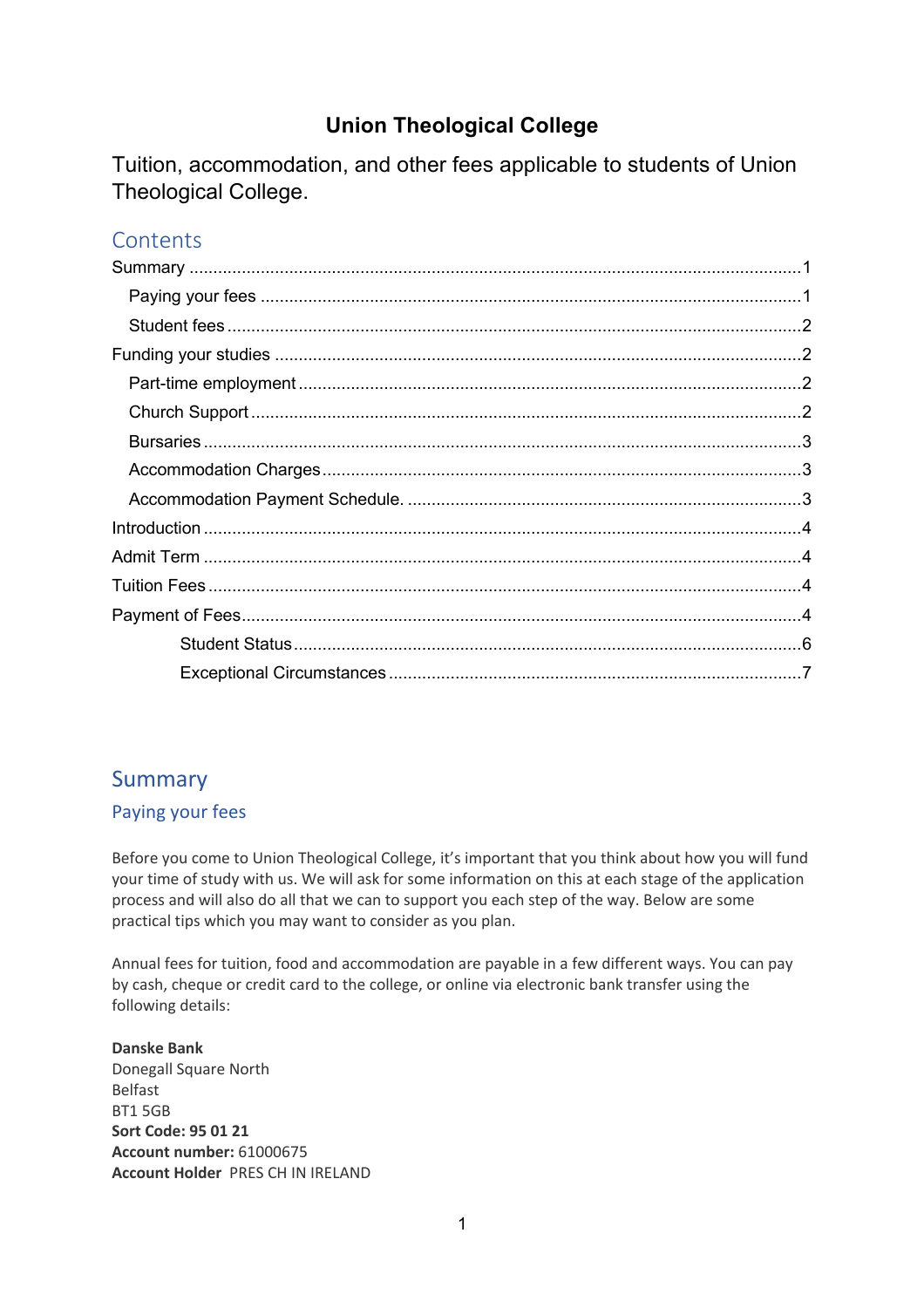**BIC/SWIFT** DABAGB2B **IBAN** GB32 DABA 950 1 2161 0006 75

Please use your **Name** as a reference. If you have any problems, or would prefer to speak with someone (including to pay by Telephone or videoconference) please get in touch with Alan McCormick a.mccormick@union.ac.uk

### Student fees

**The overarching principle, regarding the payment of tuition fees and related charges, is that the student remains liable for the payment. If the Student Loans Company or any sponsor / third party do not subsequently provide funding, the student will be required to pay all charges personally**

Registration fees for all courses will be invoiced with course fees. The annual registration fee for 2021-22 is £180.

Options for complete payment of fees include;

- Full Course payment upfront (by the end of first month of enrolment). This will "fix" the cost of the course
- Payment at the beginning of each year or semester (at the end of September and the end of January). This will fix the cost of whichever modules have been selected
- Pay per module as each module is started. Module Fees have an annual index linked increase effective from September each academic year. Fee applicable will be those published at this point

All outstanding balances must be paid prior to the end of term.

**Students with any outstanding fees will not be permitted to progress to the next stage of their studies or graduate until overdue payments have been cleared, or an arrangement is agreed in writing with the Operations Manager**

If you have any questions regarding student fees please contact our Operations Manager, Alan McCormick through the office or by email.

### **For the exact amount of fees to be paid for each course please see the course information at https://www.union.ac.uk/courses**

# Funding your studies

### Part-time employment

Please note, students coming to UTC from outside the UK or Ireland may not be allowed to work while studying within the UK, due to visa restrictions. Students should therefore beware of dependence on paid work to cover fees. For up-to-date information and legislation details, you should contact UKVI. Further advice can be obtained here

### Church Support

For many students, their time here is a stepping stone to further future involvement in mission or ministry, at home or overseas. For that reason, a student's home church may choose to support them financially while they study. If this is not something you have considered, you may want to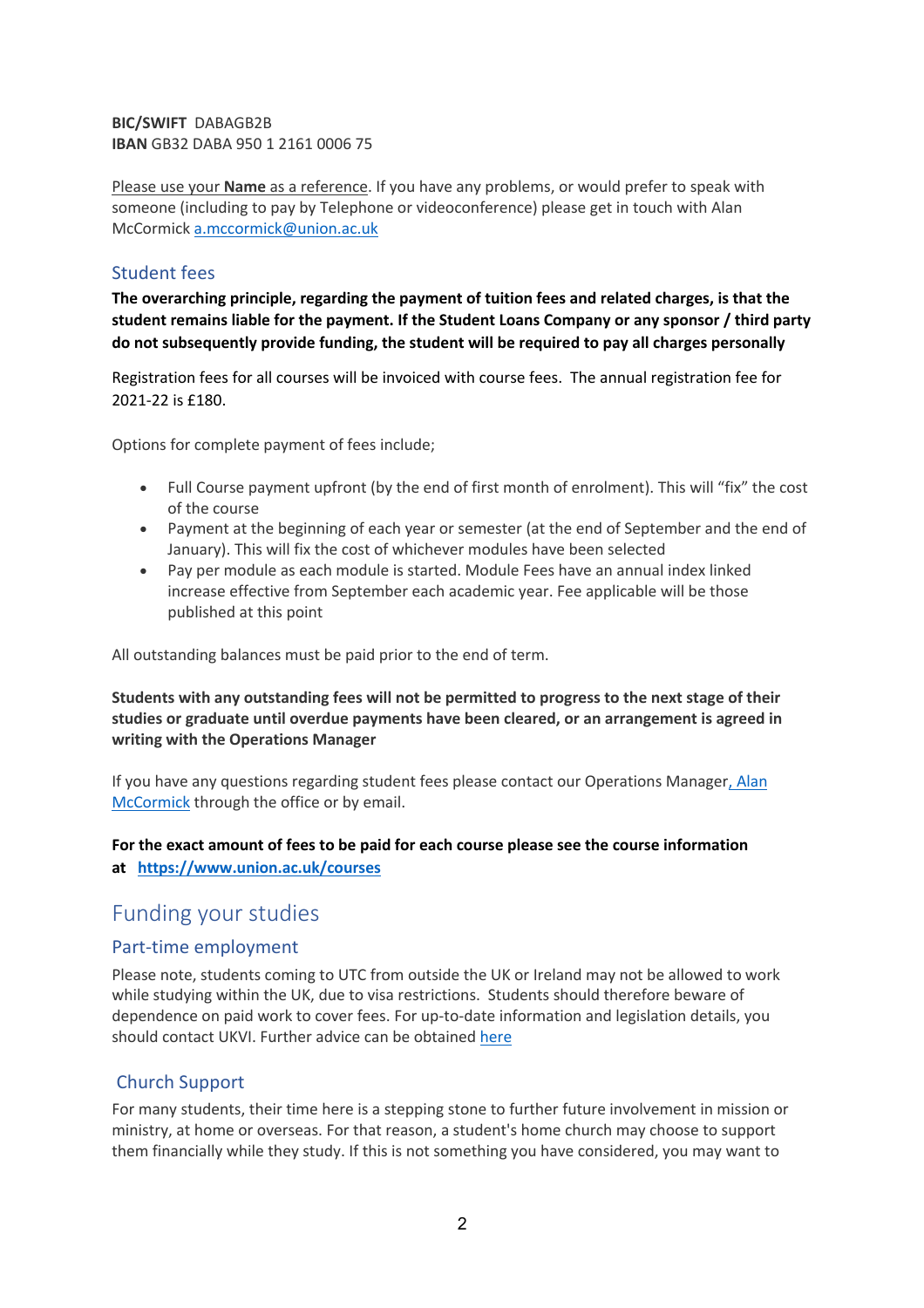chat to your Minister, Pastor or Church Leader about the level of prayerful and financial support which your church could provide.

### **Bursaries**

Some trusts and organisations may offer student bursaries towards fees, living expenses, or the cost of your overseas placement. Some of these bursaries may be specifically for ministry or postgraduate students who would not be able to access the usual loans or grants.

### Accommodation Charges

A room booking deposit of £200 must be paid to secure a room in your name within 7 days of an offer of accommodation has been made by the college.

Once a student has moved into the allocated room, charges become applicable as per schedule. At this point the holding deposit becomes a damage deposit. At the end of your time as a resident, your room will be inspected and any repairs or cleaning required (beyond what is assessed as normal wear and tear) will be fully charged to the resident. This deposit being held will be used to offset any such costs. Note, if restoration work required is more than the deposit, the student remains liable for the balance.

### Accommodation Payment Schedule.

- Booking deposit of £200 to be submitted along with signed Licence Agreement to the Accommodation Coordinator within 7 days of being offered a room
- Within 7 days of taking up residence, payment of full semester charges (September to December or January to June)
- Shorter booking should be paid in full at commencement of moving in.

Where a resident may have difficulty in meeting this schedule they should speak with the Accommodation Coordinator (Dale Wright) or Operations Manager (Alan McCormick) to agree an alternative.

Payments can be made by

- cheque to the College,
- debit or credit card (please contact Dale)
- By Bank Transfer (details above)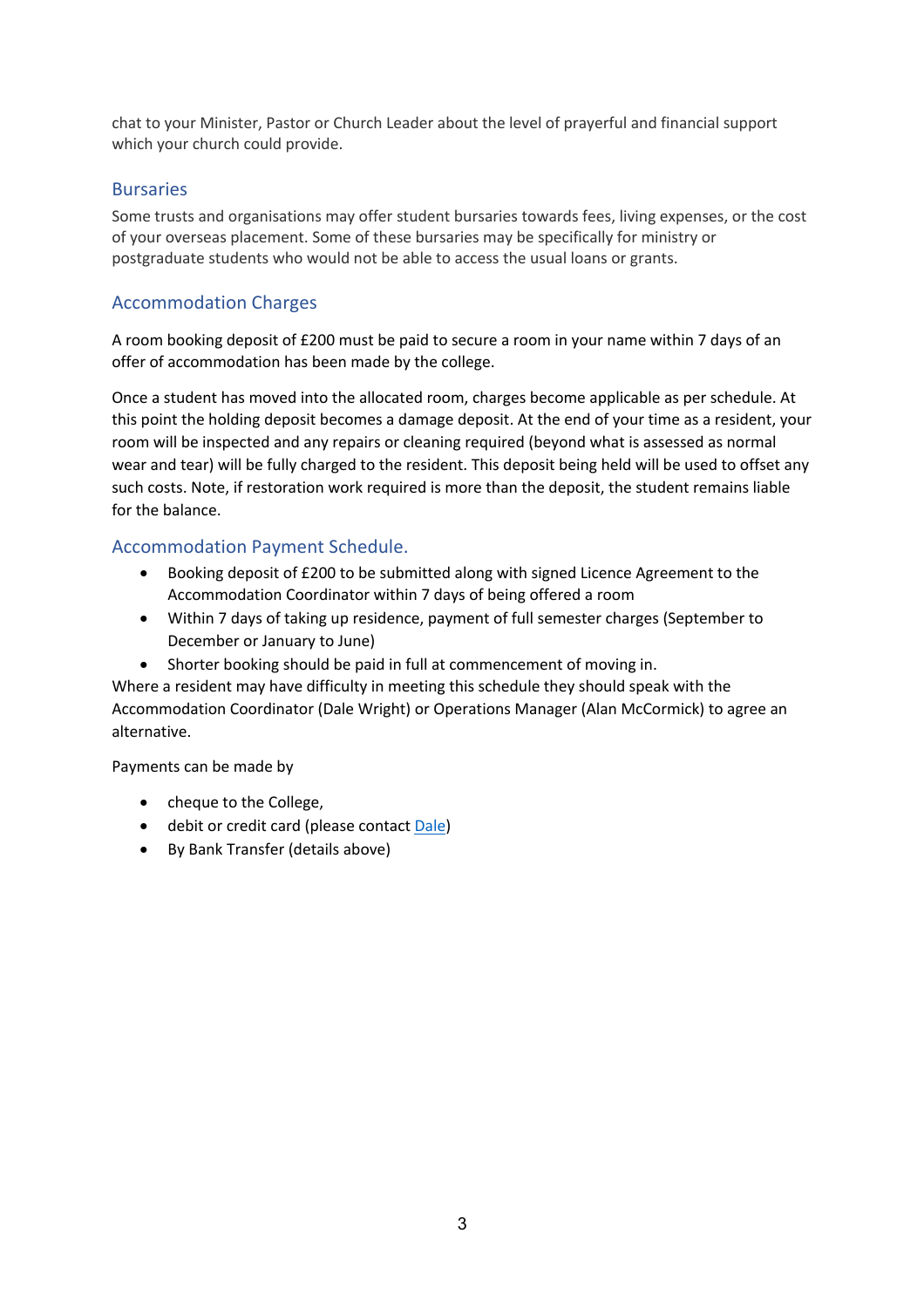# Tuition Fee payment – the detail

# Introduction

The purpose of this document is to provide information on the College's terms and conditions, in relation to the calculation and payment of tuition fees and related charges. This document should be read in conjunction with

• the Admissions Policy for PTFI Programmes at https://www.union.ac.uk/cmsfiles/Support/Admissions-Policy-for-2021-22-Entrants-2021.03.30.pdf

The College reviews its tuition fees and related charges annually, with details of the fees/charges provided in the Admissions Policy for the relevant academic year.

# Admit Term

The level of fees charged will be determined, based on the first year that a student commenced his/her studies at the College (the Admit Term), and will be linked to the Programme of Study. In subsequent years, fees will be subject to an inflationary increase, unless explicitly stated otherwise

Tuition Fees are approved by the Finance, Property and Administration Panel under delegated authority from UTC Management Committee of the Presbyterian Church in Ireland.

# Tuition Fees

Each student enrolled on a programme of study at the College shall pay an annual composite "Tuition fee" which covers tuition, access to learning resources (including the virtual learning environment), assessments and examinations (resit or re-submission charges are additional), and student support services, which includes, but is not limited to, library facilities, IT services, and professional support services.

Details of all tuition fees and related charges are provided on the course pages of the College website. Tuition fees for the first academic year will also be set out in the offer letter.

# Payment of Fees

**The overarching principle, regarding the payment of tuition fees and related charges, is that the student remains liable for the payment. If the Student Loans Company or any sponsor / third party do not subsequently provide funding, the student will be required to pay all charges personally**.

### Payment by Student Loan Company or Sponsor

If your fees are to be paid by the Student Loan Company (SLC) or by a sponsor (such as your church or employer), please ensure that all the information is available to enable us to raise the appropriate invoices and to allow your sponsor to make payment on your behalf. You must present a letter from your sponsor at the time of enrolment where possible. It is (and remains) your personal responsibility to ensure that your fees are paid.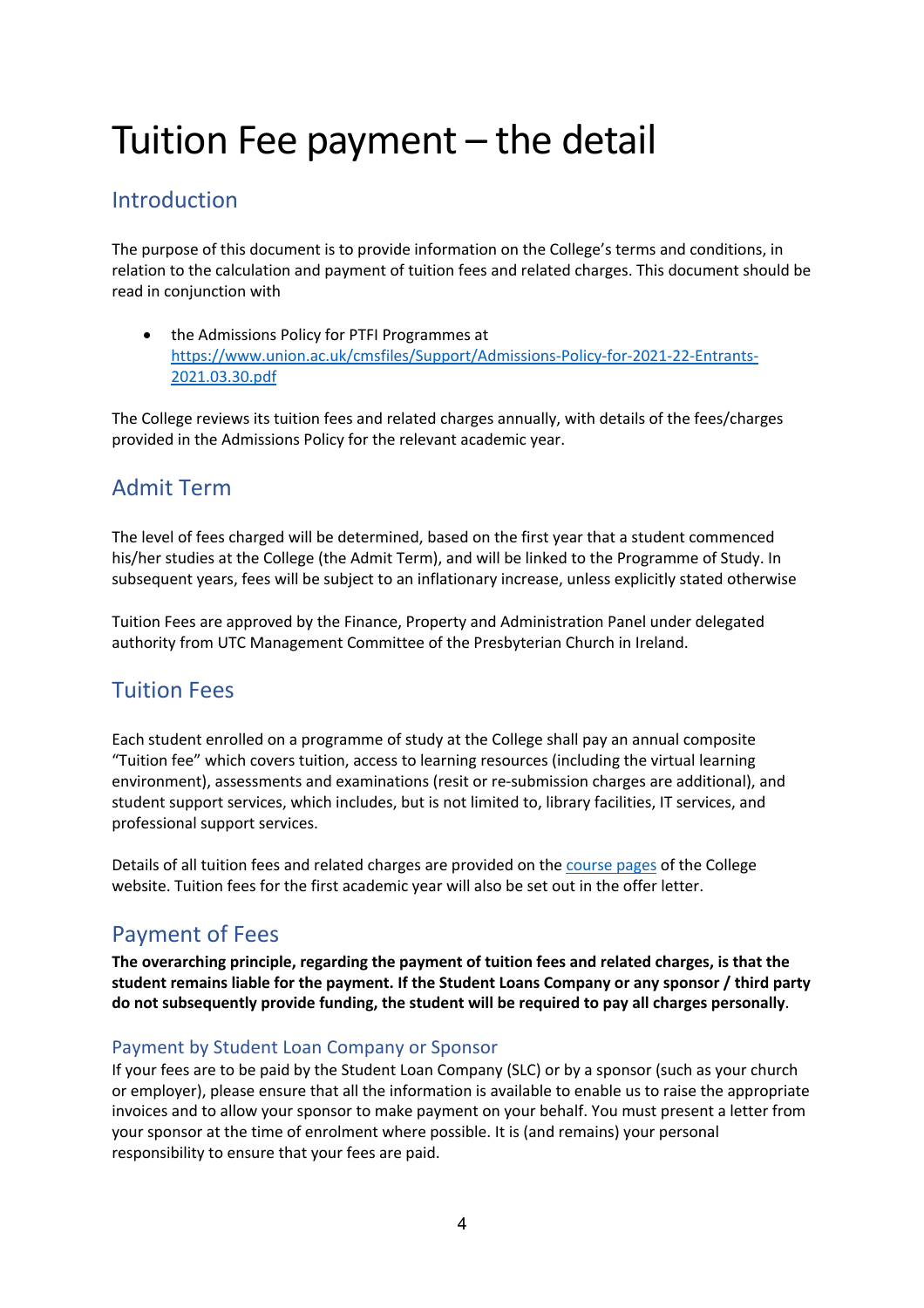#### Late Payment

If you become aware that your payment will be late, you must contact the Operations Manager to explain your situation. If you are in genuine difficulty with payment, an authorised member of the College's Administration Team will, in exceptional circumstances, agree a payment plan with you. If you default, you will be contacted within two weeks and asked to make an immediate payment by another method. If this payment fails, sanctions listed below will be applied.

#### Difficulty with Payment

If you are experiencing difficulties in paying your tuition fees you should seek help at the earliest possible opportunity. Initially you should approach the Operations Manager or staff in the College's Administration Team. In cases of genuine hardship due to changing circumstances information about support or help available will be supplied.

Union Theological College will be sympathetic and assist where we possibly can. However, in order to maintain the quality of teaching and activities for all of our students, the College must act to limit and recover all outstanding debt.

#### Refund Policy/Early Withdrawal from a Course

The College policy is that all tuition fees must be paid in full and are not refundable. The exceptions to this are as follows:

- (i) A course is cancelled by the College. Where the cancellation of a course takes place, students will be offered either a place on a suitable alternative course or a full refund.
- (ii) Where a student has not attended any part of a course, and has provided written notification to the College at least 10 working days after the course commences.

Where a refund has been authorised, payment originally made by credit or debit cards will be refunded by cheque or bank transfer within 20 working days. Where a deferral has been authorised, the student will be issued with a letter to present at enrolment at an agreed future date.

Other refund/cancellation applications shall be considered only in exceptional circumstances by the Operations Manager in consultation with the Head of Academic Administration If an applicant has commenced on the programme, no refund/cancellation may be given, except in circumstances as listed in this document. However, where a refund has been refused it may be possible to transfer the tuition fee paid to another programme.

All applications for refunds / deferrals must be in writing to the Operations Manager. Applications may be supported by the members of staff but only the Operations Manager, Head of Academic Administration or the Principal have the authority to authorise a refund or deferral of fees.

#### Payment of Tuition Fees by Student Loan Company or Sponsor

Please note that if you have been granted a tuition fee loan from the Student Loan Company, but withdraw before completing your course, the Student Loan Company or Sponsor may not pay your tuition fees in full. In these circumstances, you will be liable for any unpaid amount and expected to repay this outstanding balance to the College.

#### Sanctions against Debtors

**If you owe outstanding tuition fees i.e. you are a debtor to the College, any or all of the following sanctions will be applied:**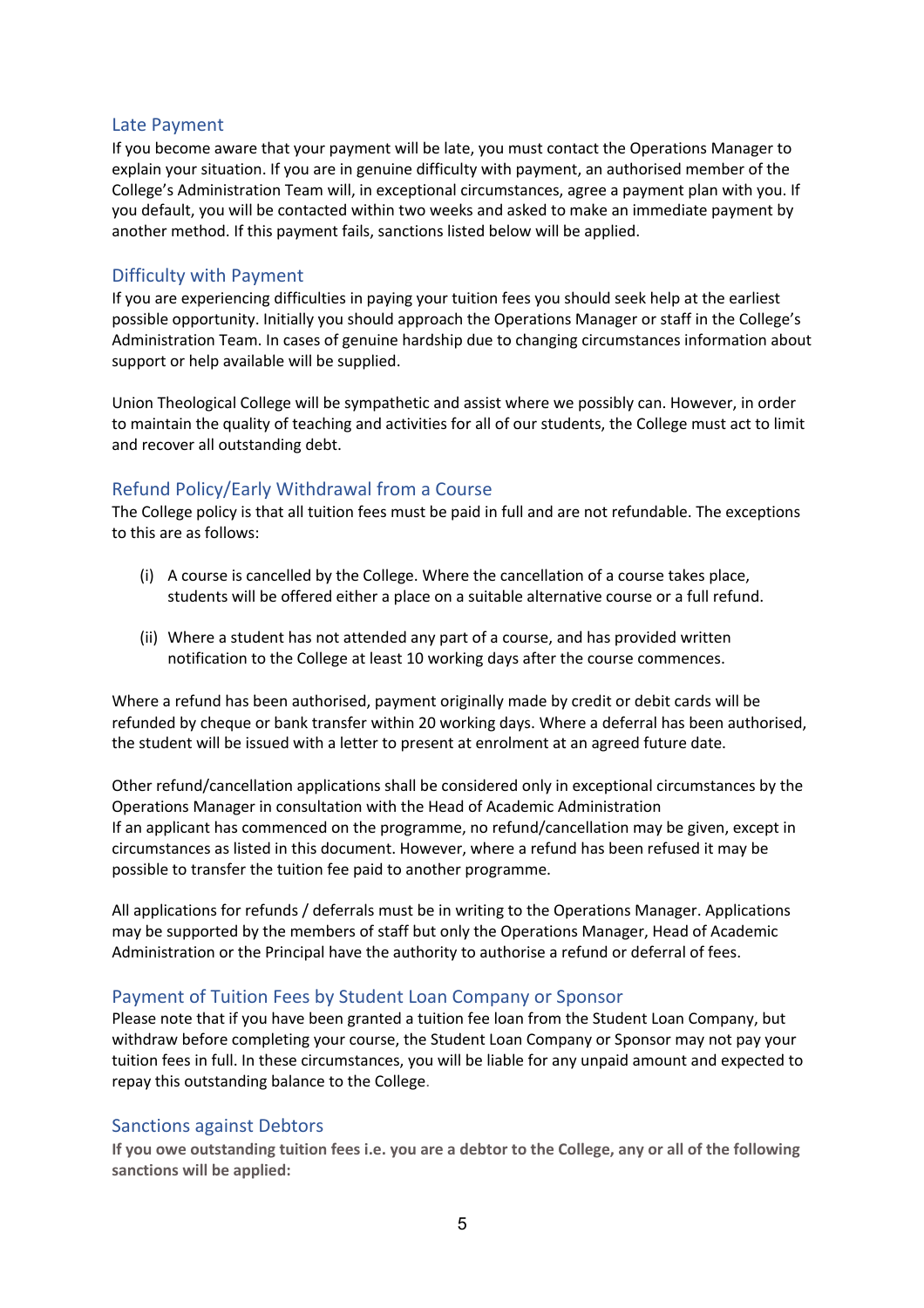- (i) Immediate withdrawal of IT, library and reprographics privileges.
- (ii) You will not be entitled to receive tuition i.e. you will be terminated from the course with immediate effect.
- (iii) Your assessment results will be withheld
- (iv) Your transcript and/or Graduation certificates will be withheld.
- (v) You will not be eligible to attend the College's Graduation Ceremony.
- (vi) You will not be able to progress to any subsequent year of your course.

Outstanding student fees may either be referred to a Debt Recovery Agency for recovery or placed with the Small Claims Court for judgement and payment. Costs associated with either procedure will be added to your account. Should you choose to cancel your Direct Debit agreement at any time after your course has begun, you will continue to be regarded as a debtor until your outstanding fees have been recovered.

### Student Debt from Previous Years or Outstanding Debt

If you have a debt outstanding (part or full fees) from a previous year, you will not be allowed to enrol for a course in the new academic year. If an arrangement is agreed with the College and you are enrolled in the current year with debt outstanding (part or full fees) from a previous year, the College will set off any payments received in the current year against your oldest debt i.e. the most recent payments will go against the oldest debt (including any library charges, or other monies owed to the college). You will be required to pay your outstanding balance from the previous year and the current year tuition fees. Should you not pay outstanding and the current year fees, the sanctions outlined above will be applied.

#### Reinstatement on Payment of Full Tuition Fees

If you have been excluded from the College because you have not paid your fees, you may be reinstated if you pay in full the outstanding tuition fees before the end of the academic year. However, if you are consequently behind with your studies, you may have to repeat parts of the programme, thereby incurring further fees. These fees will be payable by you.

#### Student Status

In any one of our programmes of study, the student can have the status of either being full-time or part-time. A student can only have the status of either full-time or part-time in any given academic year, i.e. he/she will be deemed to have a single status for fee purposes. However, it may be possible for the student to change his/her status during the academic year. The fee will be payable according to his/her status at the beginning of the academic year. However, should the student's status change during the academic year, the fee will be recalculated and charged proportionately by semester.

The initial determination of a prospective student's fee status is undertaken at the admissions stage, based on a combination of factors including nationality, immigration status and residency. The fees for the course(s) which you will enrol on will be classified as UK/ROI or EU/International. Please note that confirmation of eligibility may be sought before enrolling or during the course. Appropriate fees must be paid accordingly.